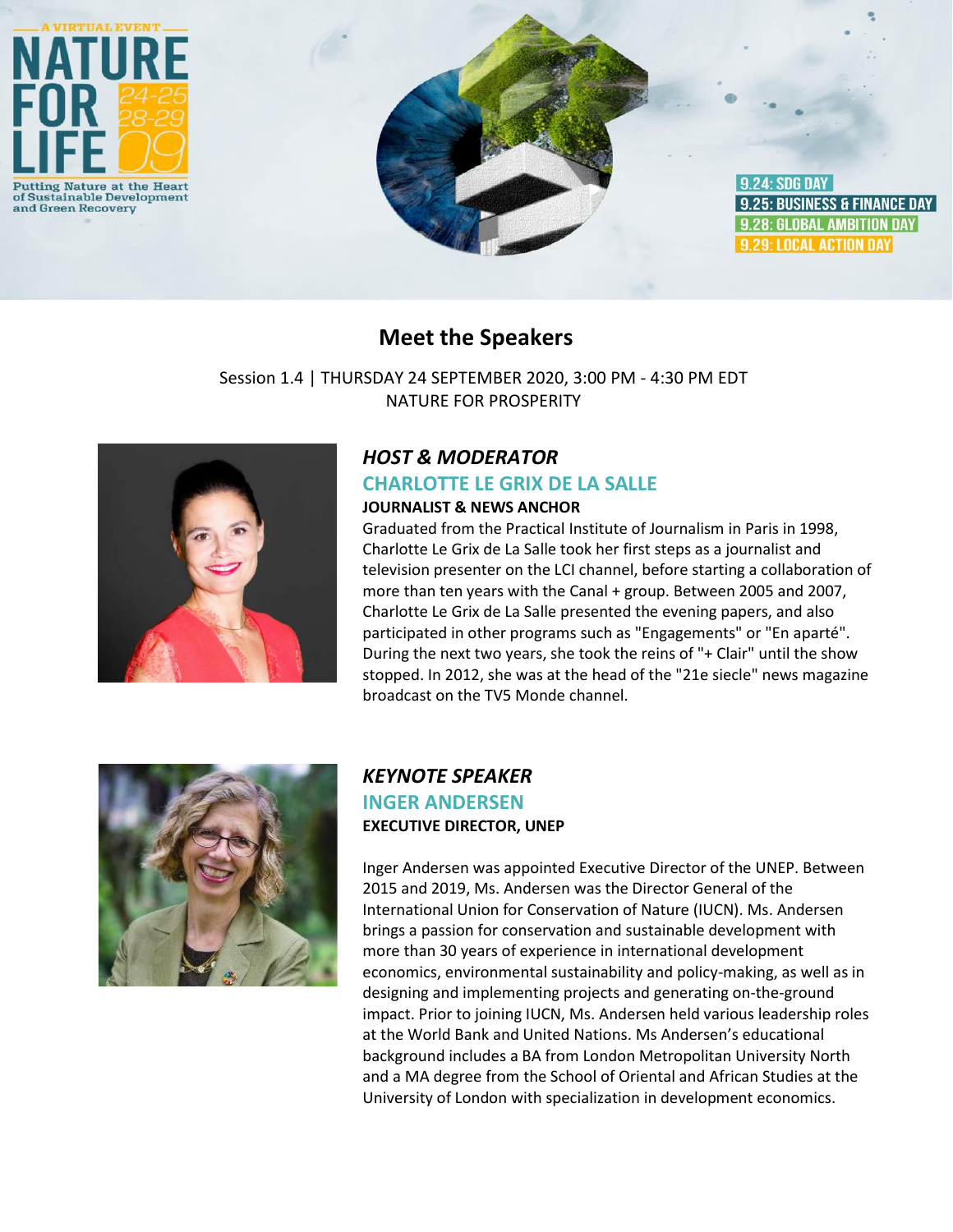

## *KEYNOTE SPEAKER* **EMMANUEL FABER CHAIRMAN AND CEO/CHAIR, DANONE/OP2B**

Emmanuel Faber serves as Chairman of the Board of Danone since December 2017, and Chief Executive Officer since 2014. After joining Danone in 1997, he held several jobs, including CFO for Danone, VP Asia-Pacific, and in 2011, became Vice-Chairman of the Board of Directors. Since 2019, Emmanuel Faber spearheads the Business for Inclusive Growth (B4IG) initiative. Launched in August 2019, in connection with the G7 Leaders' Summit in Biarritz (France), B4IG is a first-of-its kind coalition of 40 leading global companies and partners committed to tackling inequalities and promoting inclusive growth, sponsored by French President Emmanuel Macron and coordinated by the OECD. In parallel, Emmanuel Faber actively contributes to building a global business movement for biodiversity. Launched in September 2019 at the United Nations Climate Action Summit in New York, the "One Planet Business for Biodiversity" (OP2B) coalition, hosted by the World Business Council for Sustainable Development (WBCSD).



## *SPEAKER* **MARGARET KINNAIRD GLOBAL WILDLIFE PRACTICE LEADER, WWF**

Dr. Margaret Kinnaird currently leads WWF-International's Wildlife Practice, where she is responsible for the design and delivery of effective global initiatives to achieve biodiversity conservation at scale. She is a global authority on wildlife with over 30 years of experience spanning Ecuador, Kenya, Indonesia and the USA. She has a PhD in wildlife ecology, has authored over 80 scientific articles and 2 books. She sits on the boards of TRAFFIC, Wildlife Direct and the International Gorilla Conservation Program and serves on the IUCN World Commission on Protected Areas. Maggie is passionate about building capacity of young, developing nation scientists.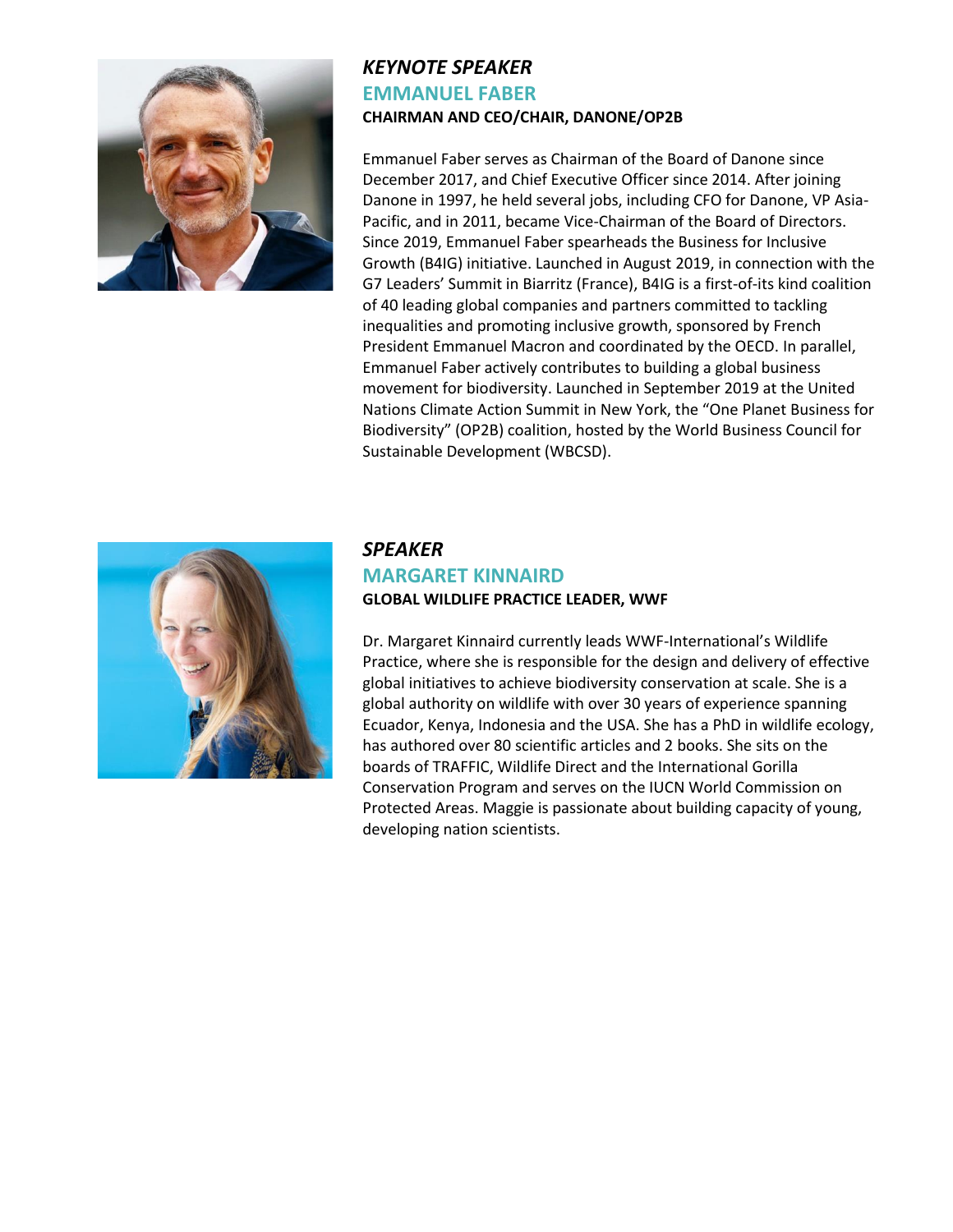

#### *SPEAKER* **FABRICE DECLERCK ADVISORY BOARD MEMBER/COMMISSIONER IPBES/THE EARTH COMMISSION**

Fabrice DeClerck PhD is the Science Director of EAT and a Senior Scientist at the Alliance of Bioversity and CIAT. He leads innovative and synthetic food systems research using systems-based approaches to set clear science targets for healthy and sustainable foods systems. Using global targets, he works closely with a multiple networks to drive uncommon collaborations between disciplines (agriculture, environment, health) and domains (science, business, policy, civil society) for food systems transformations. He is an Earth Commissioner and contributing author to the EAT Lancet Commission on Healthy Diets from Sustainable Food Systems, The Economics of Ecosystems and Biodiversity for Agriculture and Food reports, and both the Africa and Global IPBES Assessments.



## *SPEAKER* **MAGDI BATATO EXECUTIVE VP & HEAD OF OPERATIONS, NESTLÉ**

In 2012, Magdi Batato was appointed CEO of Nestlé in Pakistan and Afghanistan, based in Lahore. Nestlé Pakistan being a publicly listed company on the stock exchange of Karachi, Magdi Batato was a member of the Board of Directors for three and half years. On October 1st, 2015 Magdi Batato returned to Vevey upon his appointment as Executive Vice President, Nestlé S.A., and Head of Operations. In March 2018, he was appointed to the Supervisory Board of Carlsberg A/S. As of May 2018, Magdi Batato is a member of the Swiss Academy of Technical Sciences. He holds a Bachelor's Degree in Mechanical Engineering and a PhD in Thermodynamics (Energetics of the human body) from Ecole Polytechnique Fédérale de Lausanne (EPFL). He completed the Executive Development Program (PED) of IMD Lausanne and an International Manufacturing course with INSEAD Paris.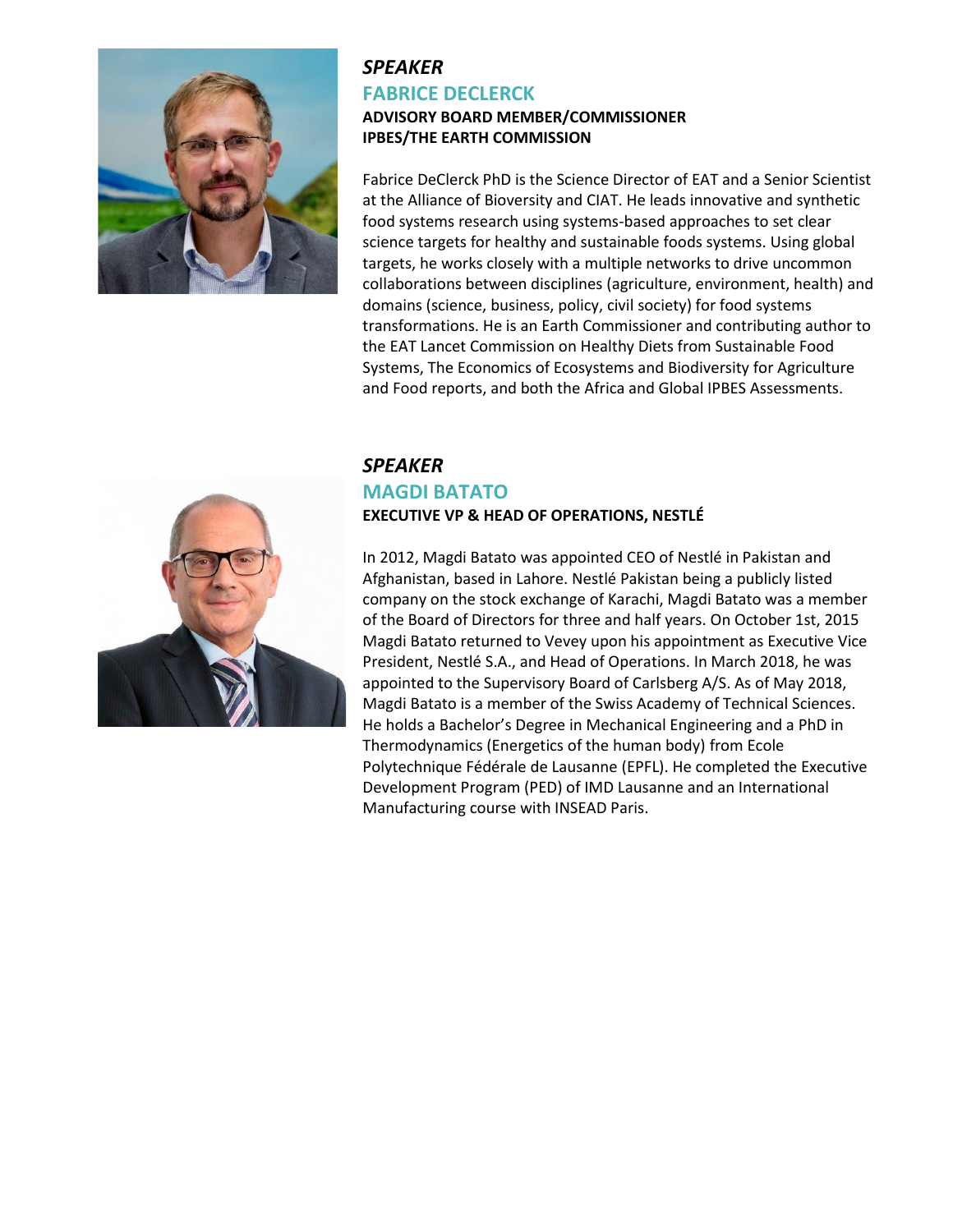

# *SPEAKER* **JUSTINE HUMBERT**

## **BIODIVERSITY & AFRICA AREA SUSTAINABLE INGREDIENTS MANAGER, L'OCCITANE GROUP**

Justine Humbert, Biodiversity and Africa area sustainable ingredients manager. With a Master Degree in International Rural Development, Justine Humbert has been working since 2013 at the Sustainable Ingredients Department of Laboratoires M&L (L'OCCITANE Group). This department supervises and secures the supply of plants for brands of the Group L'OCCITANE, working directly with farmers and developing ecological and ethical practices. Justine is more specially in charge of the Shea Butter sustainable supply chain and serves on the executive committee of the Global Shea Alliance.



## *SPEAKER* **JOS VAN OOSTRUM DIRECTOR SUSTAINABLE SOLUTION, MARS**

Jos van Oostrum is the Director Sustainable Solutions for Mars, Incorporated. For over twenty years, Jos has championed smallholder farmers' entrepreneurship in Indonesia, Pakistan and across Africa, and created business value through bold change management strategies in Unilever and Diageo. He has a passion for our relationship with agriculture, its people and the natural environment. Jos has enjoyed a unique variety of leadership roles in supply chain, research & development, innovation and procurement and holds a first class honours in Zoology and Communication and Innovation Studies from Wageningen University, the Netherlands.



# *SPEAKER*

# **MARILYN SUMBUNG INDONESIA SERVICE AND FINANCE DIRECTOR, MARS**

Indonesia Service & Finance Director/People & Organization Head. A bachelor degree in Accounting, graduated from Hasanuddin University, Makassar, Indonesia. Brief career history : Intensive English Course – 1992-1993. PT Renergie, Makassar – 1994 to 1996. PT Bukaka Singtel International – 1996 – 2009 (13 years). PT Mars Symbioscience Indonesia: 2009 – until now (11 years).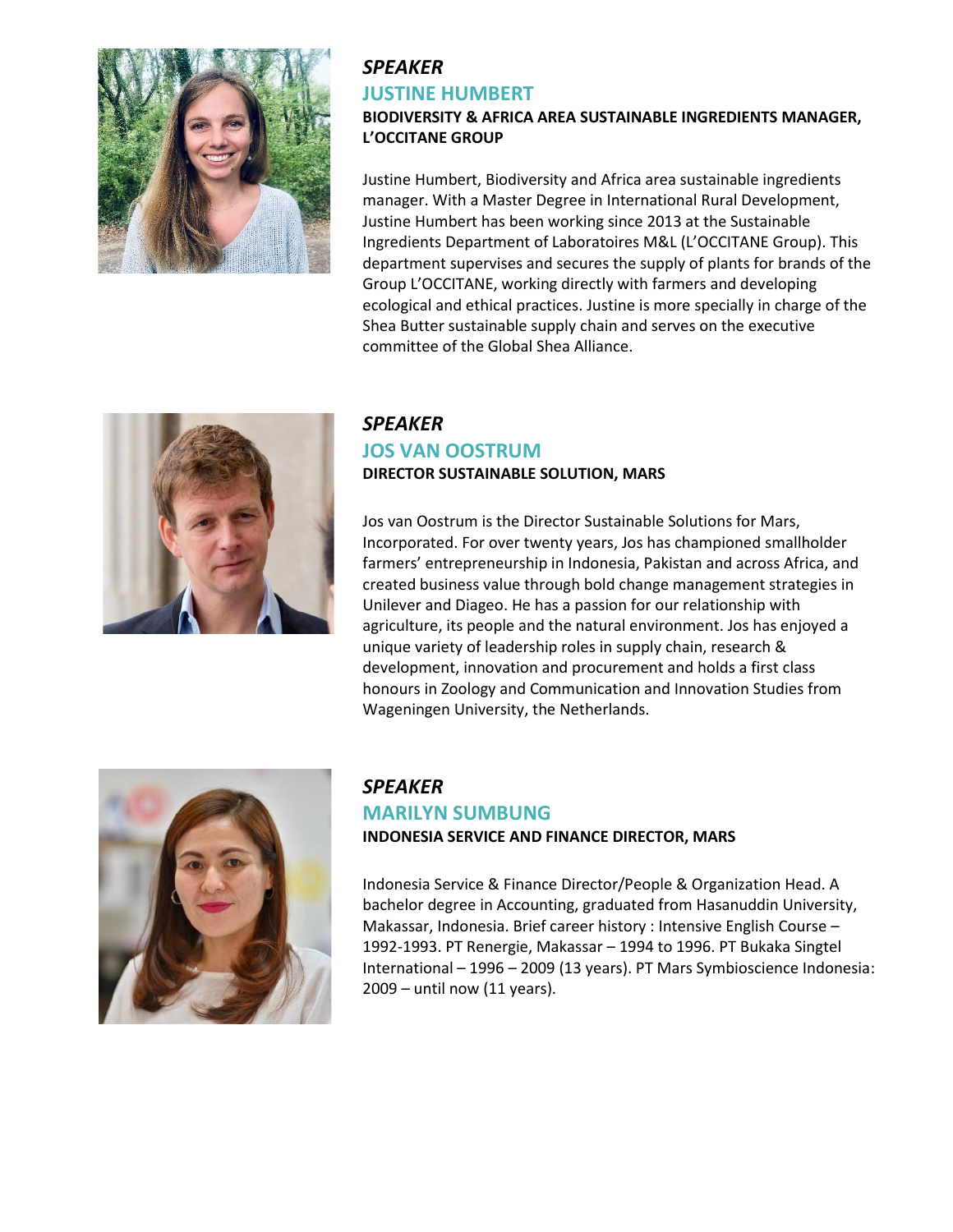

## *SPEAKER*

#### **SOTHA SOK**

#### **MANAGING DIRECTOR/BOARD MEMBER, CFAP CAMBODIA/WORLD FARMERS ORGANIZATION (ASIA)**

Sotha Sok, born in 1975, is a founder and managing director of the Cambodian Farmer Federation Association of Agricultural Producers (CFAP-Cambodia) as an umbrella farmers' organisations and represent smallholder farmers in Cambodia. He did his Bachelor degree, Faculty of Art Humanity and Language at Human Resource University (HRU) in Phnom Penh. Sotha is specialized in Farmers' organizations base development, Policy development for farmers' organizations, Strategic Development, Education, Management and Leadership. In 2003 he worked for the EU mission as an Assistant and Interpreter/Translator of the European Union Election Observation Mission (EU.EOM), the Election of National Assembly in Cambodia.



# *SPEAKER*

## **KANIKA SANGHI**

**PARTNER AND ASSOCIATE DIRECTOR, LEAD BCG'S CENTER FOR CUSTOMER INSIGHT, BCG**

Kanika Sanghi leads BCG's India Center for Customer Insight, which drives BCG's work in developing proprietary insights about emerging market consumers. Kanika has over 15 years of experience with BCG. Her work with consumers spans across industries (consumer products, retail, financial services), and topics (value proposition, digital, pricing, brand advocacy etc). She actively writes on the topic of consumers in leading publications and speaks prominently in different forums.



# *SPEAKER* **KALUKI PAUL MUTUKU REGIONAL DIRECTOR, YOUTH4NATURE**

Mr. Kaluki Paul Mutuku is a Kenya-based young climate advocate and an environmental defender, working to champion meaningful youth engagement for Climate action. His background is in Environmental Conservation and Natural Resource Management from the University of Nairobi, Kenya. He has experience in community organizing, climate communication, campaign coordination, environmental education among many other areas. His key focus for Africa is on land restoration, reforestation, ecological farming and youth leadership across the spaces. He dedicates part of his time to Green Treasures Farms, where he seeks to Intensify Environmental Sustainability by engaging rural communities in Kenya to protect their biodiversity, grow organic food, grow trees and build sustainable communities.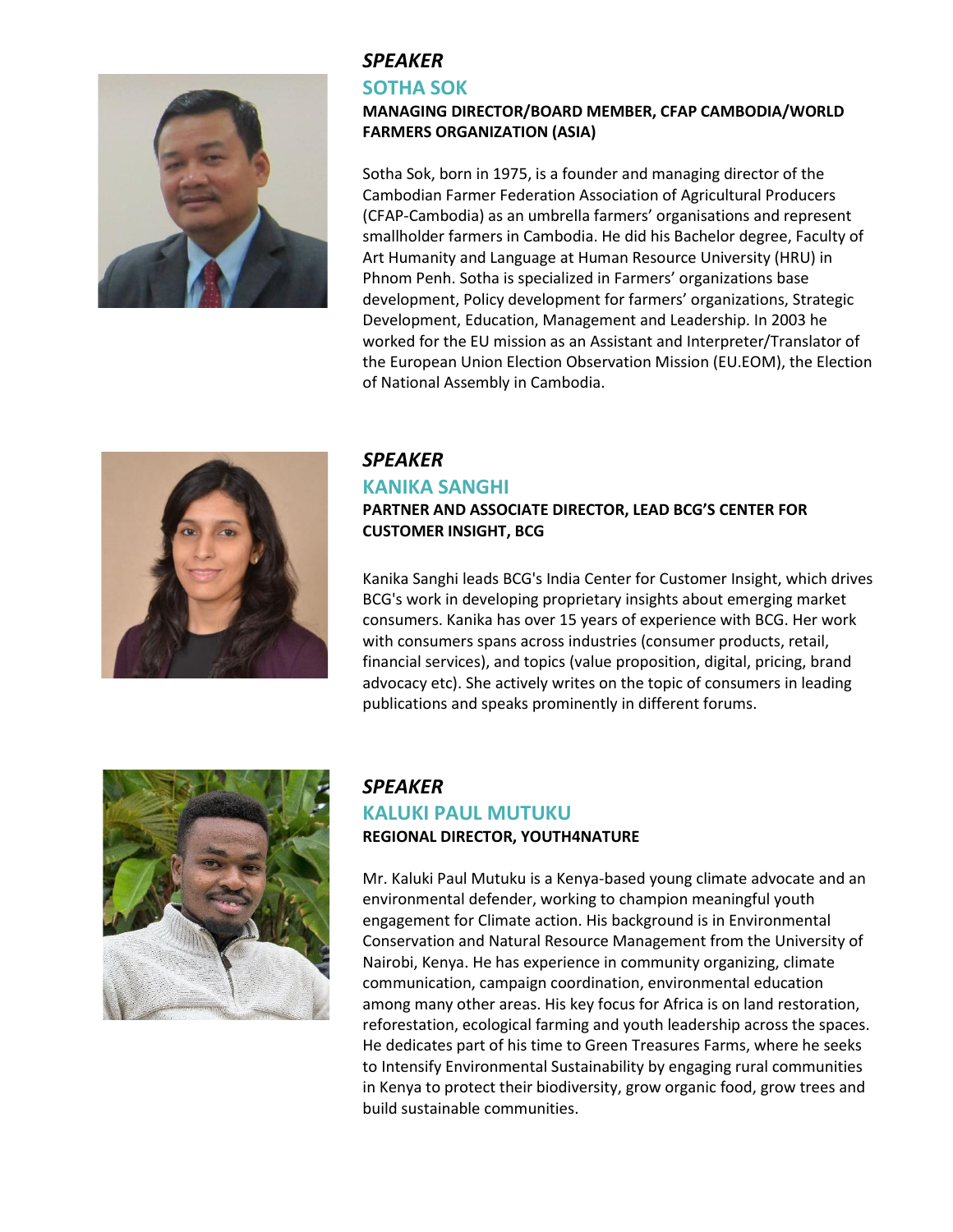

# *SPEAKER* **CARLOS MANUEL RODRIGUEZ CEO, THE GEF**

Lawyer by profession, politician by choice, and conservationist at heart, Carlos Manuel Rodriguez was elected as CEO and Chairperson of the Global Environment Facility by its governing body, the GEF Council, in June 2020. The Costa Rican Environment and Energy Minister was a pioneer in the development of Payment for Ecosystem Services initiatives and strategies for forest restoration, ocean conservation, decarbonization, and is an expert on environmental policy, multilateral environmental negotiations, and financing for nature conservation. His positions over the past 30 years include: Director of Costa Rica's National Parks Service, founder of many environmental NGOs, expert negotiator in UNFCCC, CBD, and UNCCD, and participant in negotiations for the creation and implementation of the GEF and Green Climate Fund.



## *SPEAKER* **MAX KOEUNE PRESIDENT AND CEO, MCCAIN FOODS LIMITED**

Max Koeune is President and CEO of McCain Foods Limited and serves on the Board of Directors. Prior to joining McCain as Chief Financial Officer in 2012, Max worked at Danone for 15 years in a number of executive positions. He started his career at ING Barings/Baring Brothers in 1998. As a Board Member of the Consumer Goods Forum, Max plays an active role in this global network of retailers and manufacturers. Max holds a Master's Degree of Commerce from Ecole Superieure de Commerce de Paris. Originally from Luxembourg, Max has lived in Toronto since 2012 with his wife and three children.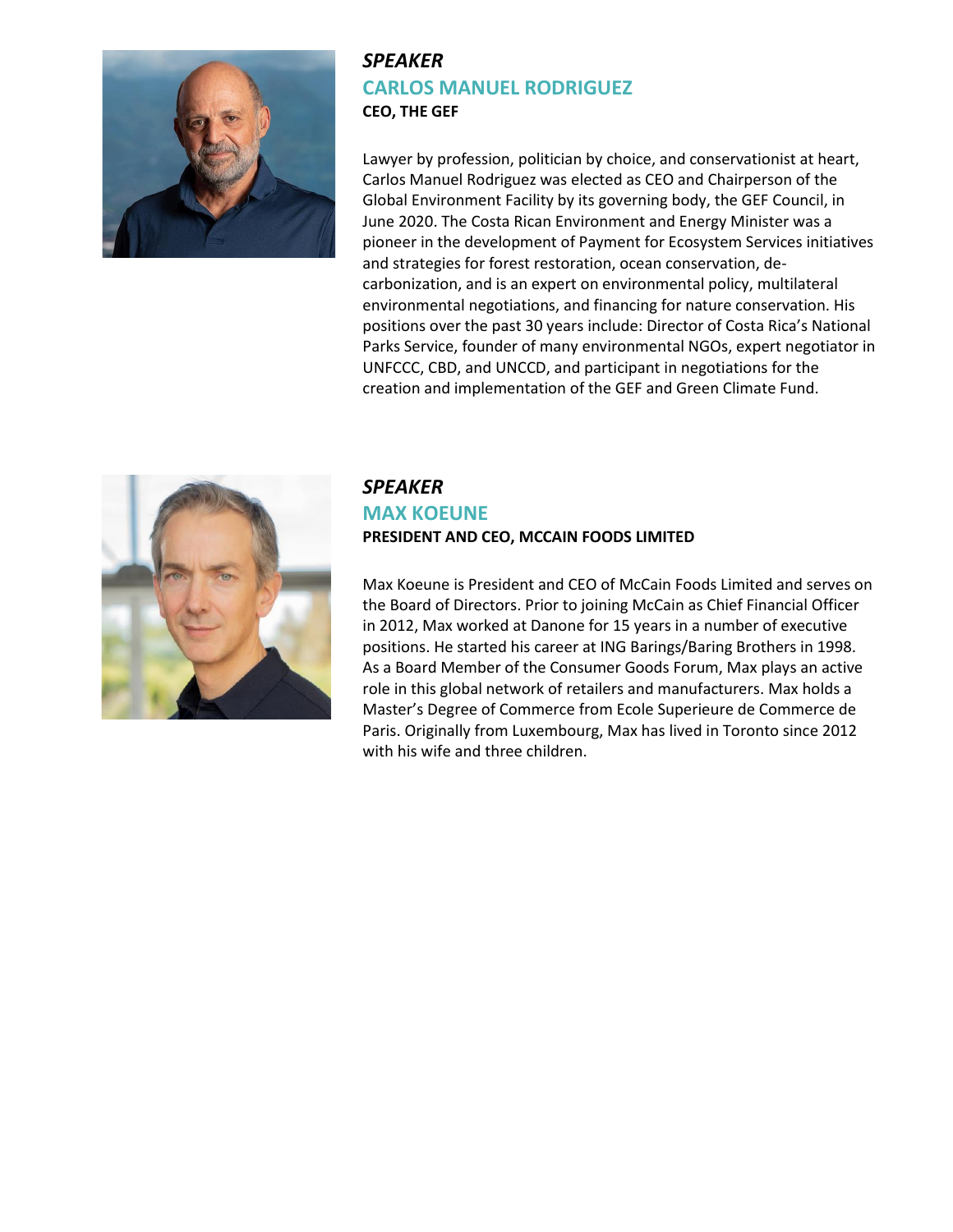

# *SPEAKER* **AJANTA DEY**

# **JOINT SECRETARY AND PROGRAMME DIRECTOR, NATURE ENVIRONMENT & WILDLIFE SOCIETY/LIVLIHOODS FUNDS**

Ajanta Dey is the Joint Secretary & Programme Director of Nature Environment & Wildlife Society, an Indian NGO dedicated to nature and wildlife conservation. With a scientific background, Ajanta has been working on ecological issues and natural ecosystems restoration for more than fifteen years. She is a member of the Commission on Ecosystems Management (CEM) of the International Union for Conservation of Nature (IUCN). Passionate about preserving nature, she has been working closely with the rural communities of the Sundarbans, especially women, and has helped them become actors of mangrove restoration, in partnership with the Livelihoods Funds.



## *SPEAKER* **DANIEL MARTZ DIRECTOR CORPORATE AFFAIRS, JDE**

Daniel Martz is the Corporate Affairs Director at JACOBS DOUWE EGBERTS. Prior to JDE, Daniel spent more than 30 years in a variety of public and private sector roles including: Vice-President, Corporate Affairs Mars Petcare; Vice-President, Corporate Affairs Pfizer; and Counsel, U.S. House of Representatives - Asia-Pacific and International Monetary Policy and Trade Subcommittees.



## *SPEAKER*

## **ROSELYN FOSUAH ADJEI**

#### **DIRECTOR FOR CLIMATE CHANGE, FORESTRY COMMISSION OF GHANA**

Roselyn is a Natural Resources and Climate Change Specialist. She is the Director of Climate Change and National REDD+ Focal Point in the Forestry Commission of Ghana. She believes pragmatic leadership has the potential to make natural climate solutions a strong pillar in averting climate change. She is a business development professional graduated from The University of Edinburgh.